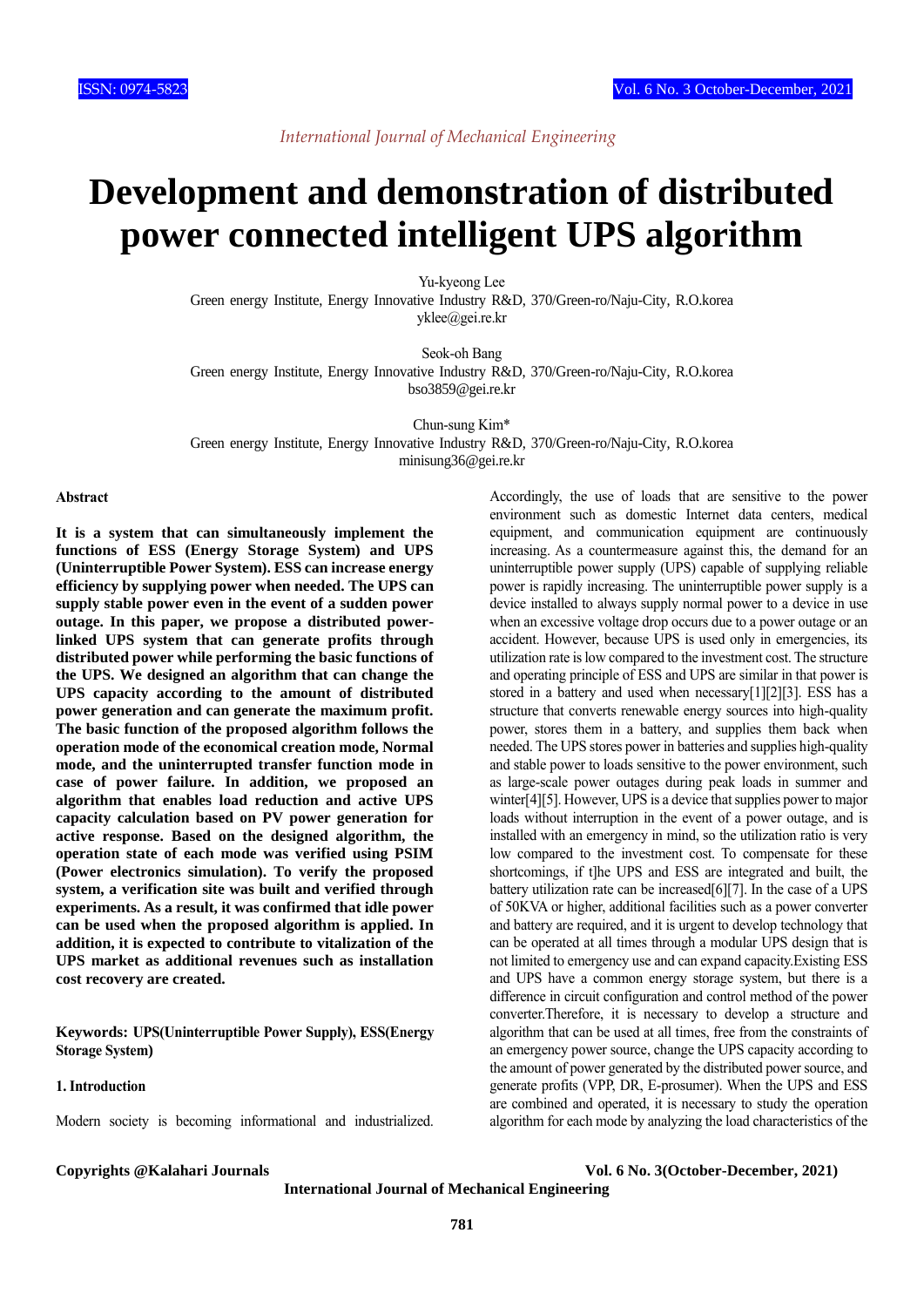application site. In this paper, an automatic capacity estimation algorithm was designed considering economic feasibility[8][9]. The basic function follows the Operation Mode in Normal mode and UPS mode[10].We propose a distributed power-connected UPS system capable of generating profits through distributed power while performing the basic functions of the UPS. This system changes the capacity of the UPS according to the amount of power generated by distributed power, and is structured to generate maximum profit. To verify the proposed system, a verification site was built and verified through an experiment.

# **2. Main Subject**

#### **2.1** *System Basic Configuration*

Figure 1(a) shows the configuration of a conventional UPS system. Figure 1(b) shows the configuration of the intelligent UPS system connected with distributed power proposed in this paper. This system normally operates as an ESS. In addition, load leveling and peak shaving are performed, and the frequency of use and utilization are high. It can be directly connected to DC distributed power and can generate profits.ESS and UPS have a common point of storing energy, but there are differences in circuit configuration and control method. Therefore, it is necessary to modify the control method to perform both functions at the same time.



**Figure 1. System configuration of modular UPS linked to distributed power**

# **2.2** *Distribution panel design for linking with distributed power and UPS*

Figure 2 shows a block diagram of an input/output separate type distribution board. The structure for separating the input line and output of the integrated system was selected. The input side

distribution panel for three-phase grid power and PV power generation input and the output side battery distribution panel for connecting the output of each UPS and PV distributed power system to the battery bank were separated.



**Figure 2. I/O separation type distribution board block diagram**

**Copyrights @Kalahari Journals Vol. 6 No. 3(October-December, 2021)**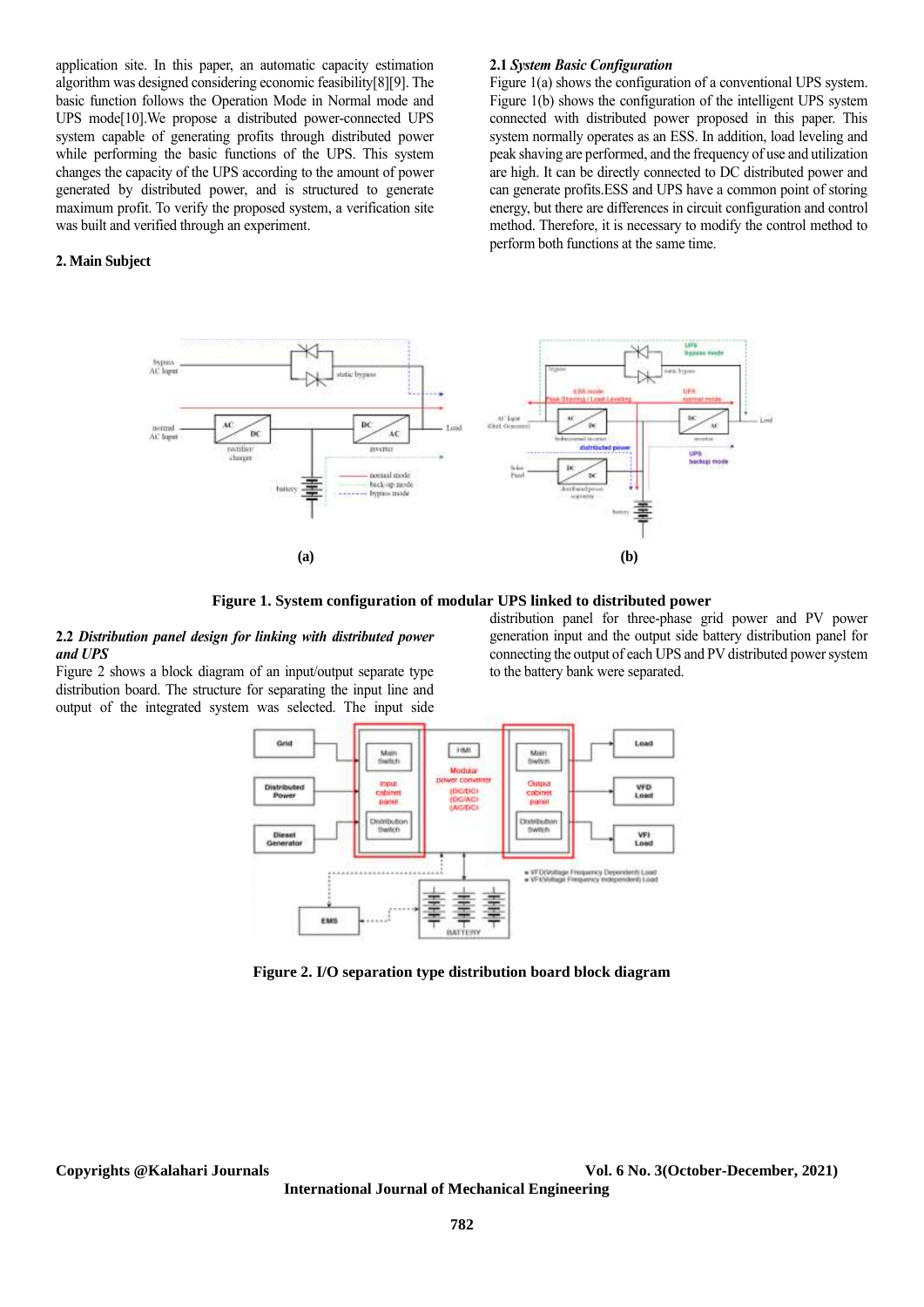

**Figure 3. I/O separation type distribution board structure**

Figure 3 shows the structure of the I/O separation type distribution board. In accordance with the design of the UPS and inverter, the primary separation type distribution board structure with the connection structure for each connector terminal of the system direct connection method applying the input/output separation type was selected. It is composed of monitoring units composed of power supply and PLC, HMI, etc. for the operation of monitoring modules inside the distribution board. The unit for monitoring was changed from the front panel arrangement of the distribution panel door to the structure to be directly mounted on the inner panel inside the distribution panel. And to minimize the interference between each branch line when connecting the connector directly from the outside, the breaker extension bus bar and the separation distance were secured, and the interference was minimized by setting the spacing of the connector mounting parts.

### **2.3** *Supply capacity automatic calculation algorithm*

Figure 4 shows the basic algorithm design considering economic feasibility. Internal/external power consumption factors were analyzed through application load pattern analysis, and operation algorithms for each mode were established. Figure 4(a) shows Normal Operation Mode for energy saving because both the UPS

function and the profit generating function must be satisfied. Normal Operation Mode is operated as an operation mode to create economic feasibility at all times by combining with a power source by applying an algorithm for ESS capacity design and operation mode. First, the initial driving mode is set by dividing it into summer and winter seasons. It is operated through the application load amount and PV generation amount prediction algorithm. Check the error of load and PV power, and estimate the amount of power by calculating the peak load time. Figure 4(b) is an algorithm design of UPS Operation Mode that prevents damage from blackouts and system malfunctions and provides stable power supply during peak loads in summer and winter.In case of problems such as power failure or system malfunction, the UPS Operation Mode operates in the uninterrupted transfer function mode and performs its original function. It operates in the UPS mode in case of a grid accident by checking the energy and SOC stored in the UPS.In the proposed Normal Operation mode, which departs from the original function of the UPS, it calculates the amount of time that can be supplied compared to the current energy storage by predicting the generation and consumption of the power source and load, and automatically supplies it to the load.It was designed to satisfy both functions by leaving the capacity of the ESS required in the UPS operation mode.

**International Journal of Mechanical Engineering** 

**Copyrights @Kalahari Journals Vol. 6 No. 3(October-December, 2021)**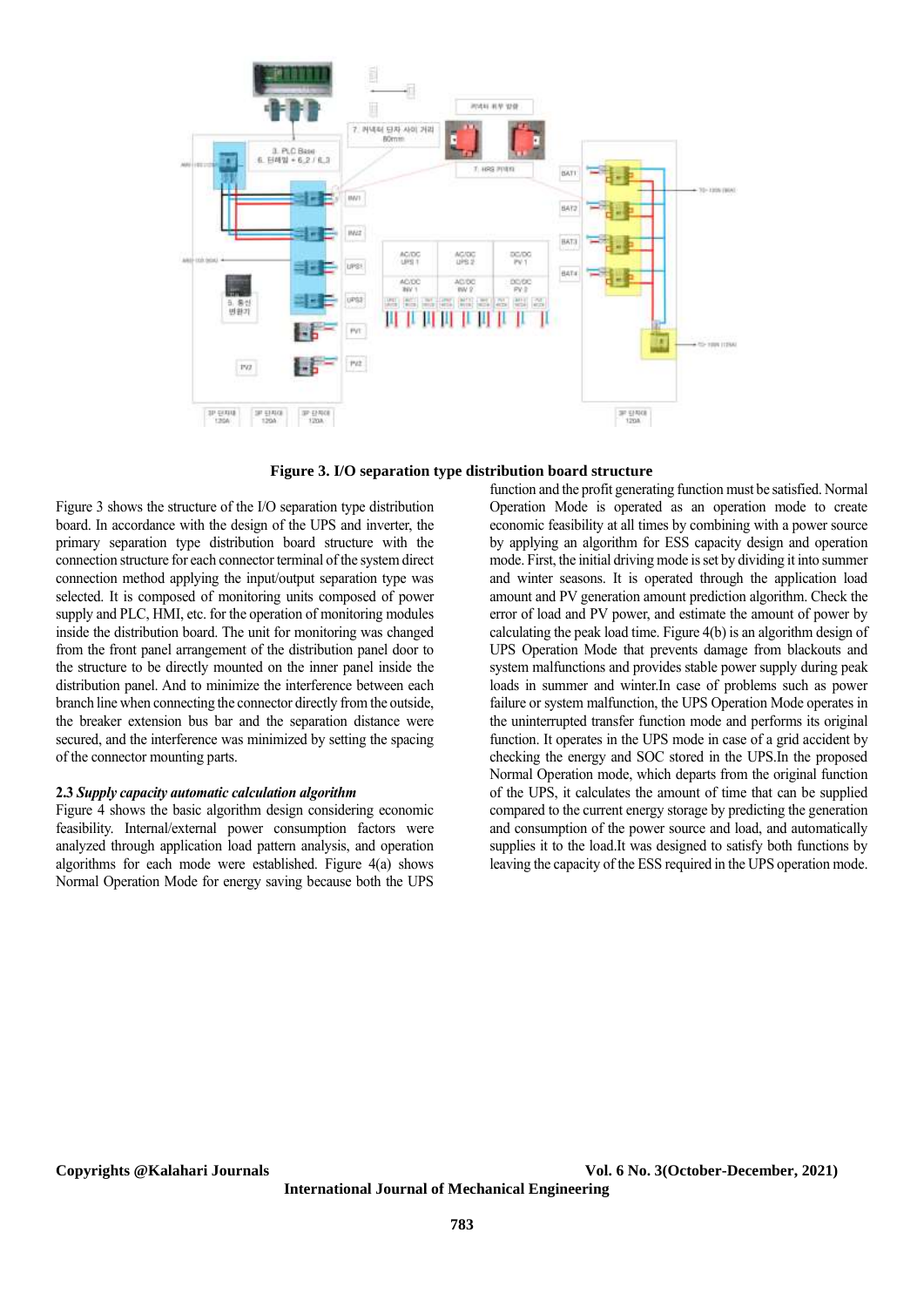

**Figure 4. Basic algorithm design considering economic feasibility (a) Normal Operation Mode, (b) UPS Operation Mode**



**Figure 5. Design of Algorithm for Automatically Estimating Supply Capacity**

**International Journal of Mechanical Engineering** 

**Copyrights @Kalahari Journals Vol. 6 No. 3(October-December, 2021)**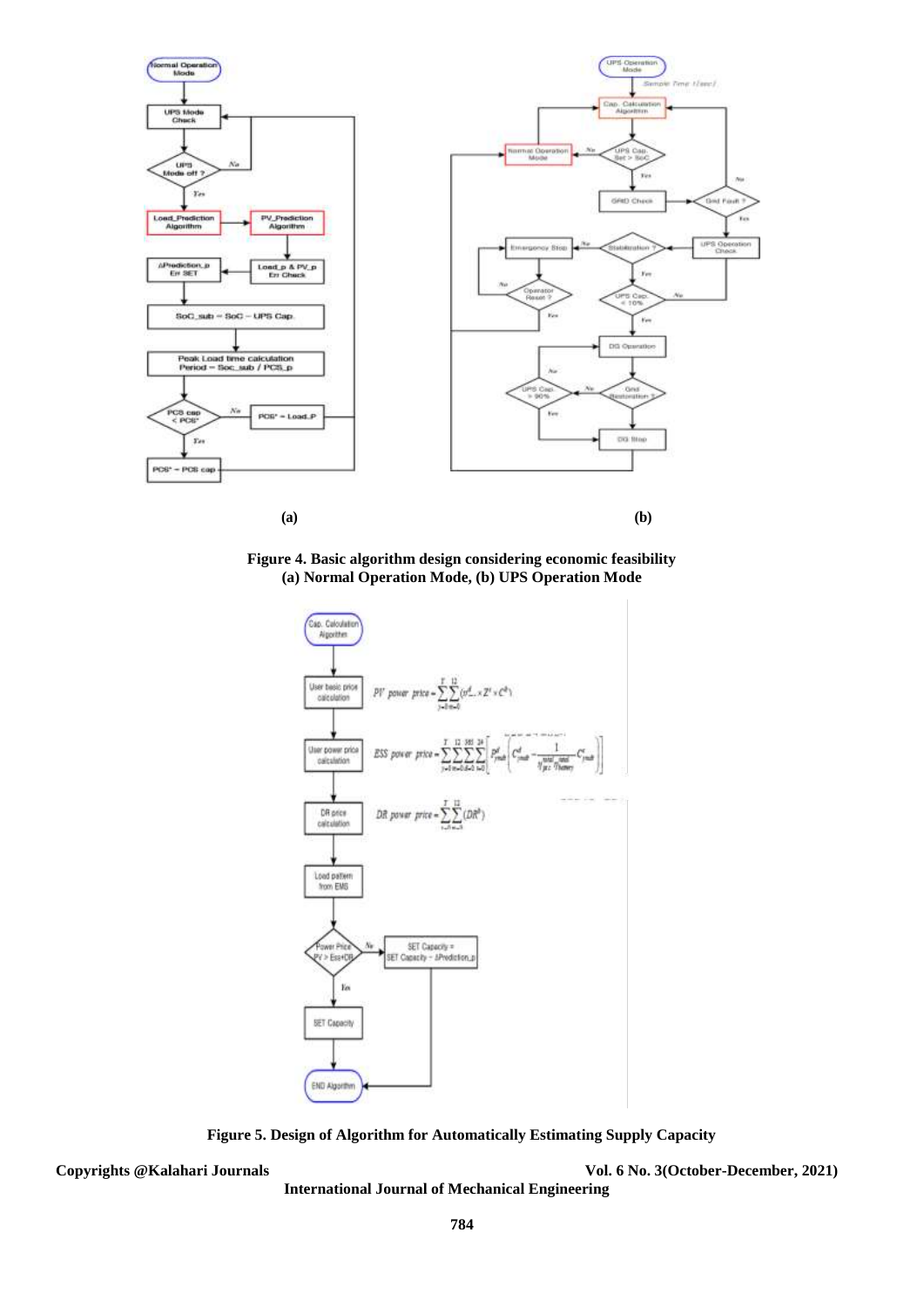Figure 5 shows the load reduction and power trading sequence. The basic function of the algorithm applied in this paper follows the Normal Mode and UPS Operation Mode. However, in this mode, the UPS secured area is lowered during the PV generation period, and the UPS capacity is secured again after the PV startup time. That being said, it is impossible to take an active response based on the current amount of power generlation. herefore, the proposed algorithm adds an algorithm that can reduce the load and proposes an active UPS capacity estimation algorithm based on the PV power generation. It is designed in a structure that can be expanded to power trade afterward. The load usage fluctuates according to the year, month, and day. At this time, the power capacity that can respond also varies. t is difficult for users to estimate the ESS capacity for economical operation every time. Therefore, user convenience was considered by designating a new set value compared to the current value by calculating the accumulated value based on the EMS data in the system.n addition, the capacity calculation takes into account the economic profit obtained from power generation only from the current PV power generation, the economic profit through the ESS, and the economic profit obtained when the DR request comes.Then, a method of prioritizing revenue and redistributing capacity according to priorities was adopted.

### **3. Result and analysis**

# **3.1** *Intelligent UPS algorithm simulation*

Figure 6 shows the experimental results using PISM. The load was calculated by considering only the main load of the UPS line in consideration of the load characteristics of the application site. PV generated artificial power drop for algorithm verification and verified whether the algorithm was applied.As can be seen from the waveform, the available capacity of the UPS is changed by actively calculating the available capacity according to the PV power generation by the applied algorithm.Then, it can be seen that the SOC fluctuates according to the inverter output.

Figure 7 shows the hardware and software configuration for the experiment. Experiments were performed based on simulation. For the proposed system configuration, the distribution board was designed and manufactured by separating the DC and AC lines of the distributed power supply and the load side, and experiments were conducted through EMS design.



**Figure 6. Simulation results applying intelligent UPS algorithm**



**Figure 7. Experimental configuration of intelligent UPS system (a) Hardware (b)software**

# **3.2** *UPS Performance Verification*

Figure 8 shows the inverter operation characteristics of the UPS.For

uninterrupted changeover, it was confirmed that the inverter was supplied stably through uninterrupted transfer even in case of an accident and during restoration.As a result, the transfer was made

**Copyrights @Kalahari Journals Vol. 6 No. 3(October-December, 2021)**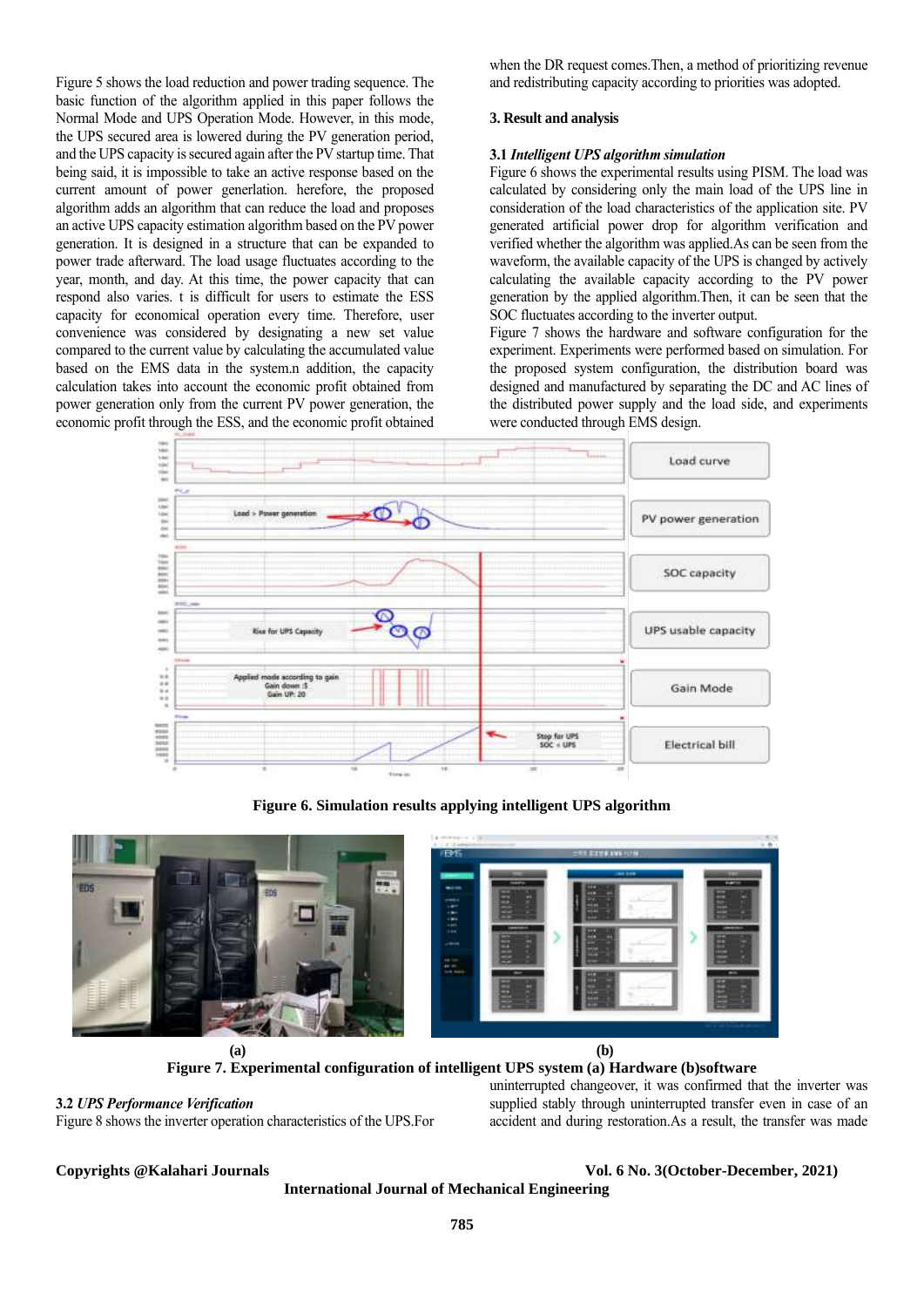without permission.Also, when the system was restored, it was confirmed that it was operated without succession at 0ms.The upper graph shows the grid voltage and current, and the lower graph shows the grid voltage and current supplied to the load.When the grid voltage is cut off, it can be confirmed that the voltage supplied to the load is switched without interruption, and when the grid voltage is restored, it can be confirmed that the voltage supplied to the load is supplied without interruption.

Figure 9 shows the resulting waveform according to the system control. In Fig. 9(a), it can be seen that the slope in section  $(1)$ , where the inverter output rises compared to the PV power generation, is gentle, and in the section  $(2)$ , where the inverter output decreases compared to the PV power generation, the slope decreases sharply.

When the SOC minimum value is reached by the proposed algorithm, the output of Inverter 1 and Inverter 2 rises again at the point when the output of Inverter 2 increases, and it can be confirmed that the SOC value for the UPS is secured. In Fig. 9(b), it can be seen that the SOC fluctuation when the load fluctuation is gentle and showing a clear difference from the PV output amount changes more gently than in Fig. 9(a). In order to secure the SOC for the UPS, by modifying the gain of the algorithm, the slope of the rising and falling curves was adjusted to increase the battery utilization rate of the UPS.



**Figure 8. Waveform of UPS system startup experiment (a) cut off grid voltage, (b)grid voltage restoration**



**Figure 9. UPS capacity change result waveform** tion of distributed resources.

### **4. Conclusion**

In this paper, a UPS that can operate at all times by linking distribut ed power is proposed.Through the algorithm proposed to the UPS, which is used only in case of an accident, the UPS's energy utilizati on rate was increased and the stable function was performed by co nfiguring a system that can be used on a regular basis while perfor ming the functions of the UPS.If the system proposed in this paper is distributed, it is expected that it can play a large role in the utiliza

# **5.Acknowledge**

This research was financially supported by the Ministry of Trad e, Industry and Energy(MOTIE) and Korea Institute for Advanc ement of Technology(KIAT) through the National Innovation Cl uster R&D program (P0015286)

#### **Copyrights @Kalahari Journals Vol. 6 No. 3(October-December, 2021)**